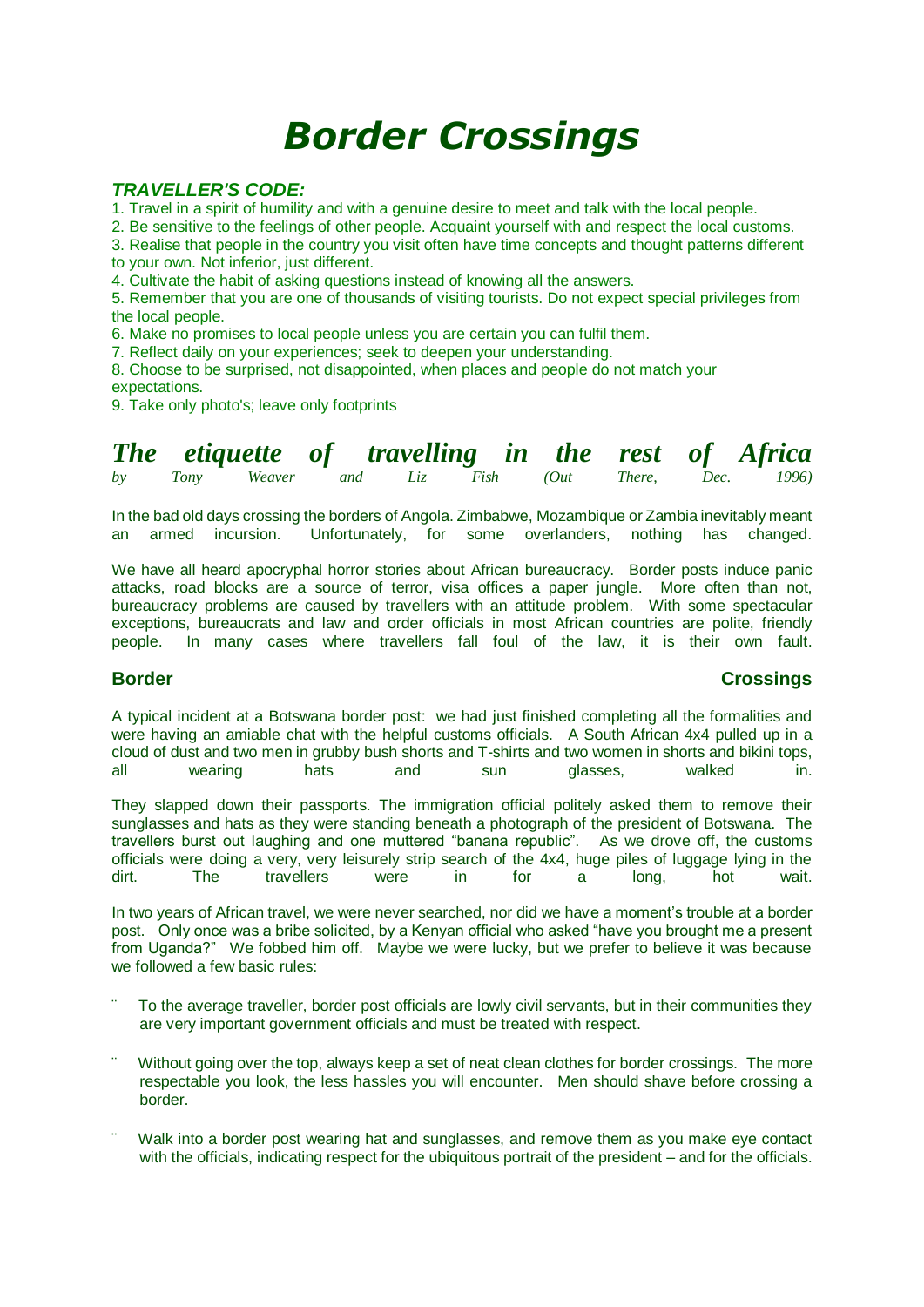- Have all you documents ready for inspection, and never get impatient if you are kept waiting. You are at the mercy of the border officials, who have the power to stamp 'prohibited immigrant' in your passport: bye bye overland trip.
- Even though most border posts only require one member of a large party to enter the post, everyone should get out and offer themselves for inspection.
- When customs officials approach your vehicle, immediately open the back  $-$  don't wait to be asked. Tidy the back as much as possible before getting to the border post. Make sure one of you stands by during the search to avoid pilfering.
- Learn the greetings of the next country before getting to the border post: a great icebreaker is to get involved in an impromptu language lesson. Remember that, especially at isolated border posts, officials are bored and love practising English, and enjoy news from other parts of the world.
- Keep your cool, no matter how tedious and obstructionist the officials are being. We have heard of travellers forced to camp for three days at a border post because of them lost their temper and insulted a customs official.
- Unless there is a compelling reason for being there, like if your visitor's permit is about to expire, never cross borders on weekends, public holidays or near closing time. You are liable to be hit with an overtime fee, or the customs officials will keep you hanging about until the overtime rates come into effect. Most borders are incredibly hectic at weekends and on holidays, and you will have a long wait. The Beit Bridge crossing between South Africa and Zimbabwe is a nightmare on long weekends.

## **Bribery and Corruption**

If a bribe is solicited, pretend you don't understand: ask the person requesting the bribe to accompany you to another office to clarify the request. This should be enough to scare off the supplicant, unless the whole office is in on the game.

Walk into an office with a few cheap pens in an outside pocket. If an officer asks to borrow a pen and then admires it, offer it as a token of friendship. Postcards of your home town also make good gifts<br>and help to break the ice. Chutzpah is often the name of the game. and help to break the ice. Chutzpah is often the name of the game.

The rule of thumb is to play it by ear without putting your foot in your mouth. If there is a payment which seems outrageous, ask for a receipt – if no receipt is offered, then assume you are being asked for a bribe. If a receipt is forthcoming, the item will usually be legitimate.

There are travellers who routinely bribe their way around Africa. This is an outdated view of Africa which is no longer valid in most parts of the continent. In the majority of countries, the authorities are committed to cracking down on bribery and corruption, yet many travellers don't realise this. By offering bribes, you are supporting a system which is rapidly fading.

Two countries which previously had nasty reputations but have cracked down heavily on corruption are Uganda and Tanzania. The Ugandans have had more success than the Tanzanians, and the threat of reporting a corrupt Ugandan official to central government will make him turn tail.

### **The Bribery Hit List**

**Kenya:** Corruption stretches from the pettiest of officials into the highest echelons of government. Here there is a fine line in knowing how long to hold out before offering a bribe. The point at which to offer a bribe is when you are about to be arrested, and no sooner.

Officials on the Kenyan side of the intermittently operating Sand River border post near Keekorok, linking the Serengeti in Tanzania and the Masai Mara in Kenya, have a nasty reputation for extracting bribes. In East Africa, a bribe is known as *chai,* the Swahili word for tea. So 'taking tea' is taking a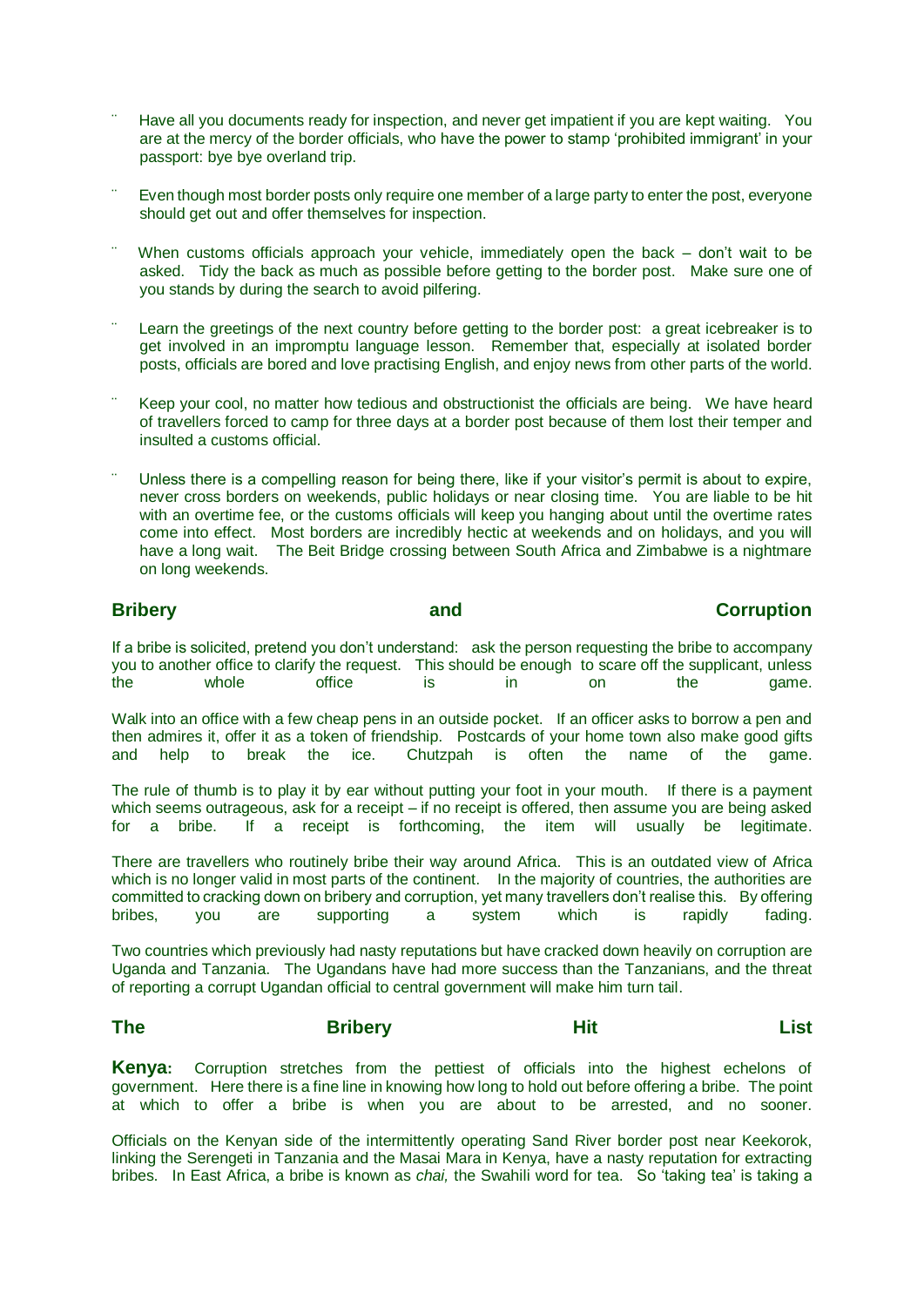bribe.

**Zaire (now the Democratic Republic of Congo):** Expect to pay bribes for almost every single official service. Bribery is a way of life: the central government seldom gets it together to pay civil servants outside of the capital, Kinshasa, so border guards, policemen, soldiers, even bank clerks and nurses, demand a *cadeau* (gift) before doing what they are supposed to do. That is simply how they get paid.

**Nigeria:** Exceptionally corrupt. Expect to pay bribes. Don't fall foul of the military or police – it could be fatal. The fact of the control of the control of the control of the control of the fatal.

**Mozambique:** Some border posts have a nasty reputation for corruption. If you are travelling through the Tete Corridor, expect to be stopped on the bridge across the Zambezi at Tete and asked for "one hundred dollars". The rule in Mozambique seems to be that if the person stopping you does not have a gun, drive off.

### **Police and and Military Roadblocks**

A feature of life. In Kenya, expect to be stopped as many as 10 times a day. Always slow down when you see a roadblock and meticulously obey any signals. Remove your sunglasses when an officer approaches and greet them in the local language. Be as polite as possible. You will occasionally be asked for a bribe at a road block. Play it by ear.

In East Africa, roadblocks are often badly marked, and the barriers consist of two rows of fearsome, tyre-shedding metal spikes. All the more reason to slow down well in advance of a block, and to *never*  drive at night – sometimes the police forget to move the spikes, or don't pull them fully off the road.

Always keep vehicle papers, passports, carnet and insurance documents in a secure place which is easily accessible, so you don't subject yourself to unnecessary scrutiny at roadblocks. If you are issued<br>with a vehicle disc at customs. display it on the windshield. with a vehicle disc at customs, display it on the windshield.

In most cases, you will be waved through as soon as the officer sees a foreign-registered vehicle – except on Kenya's Mombassa to Malindi road, where foreign vehicles are a target for bribe extraction.

If there is something wrong with your vehicle, work out a convincing story in advance. Say something like "but we have just had that fixed" and pull out a tool kit and start repairing the fault. This usually gets you off the hook.

In Mombassa, we were stopped while on our way to fit four new tyres to our vehicle because the old set were bald and treadless. The officer politely pointed this out and said he would have to fine us. In a moment of divine inspiration, we told him the tyres were a new design from the United States, especially **made** made for mud mud driving.

"You see, officer", we explained, "there are no holes for the mud to get stuck in, so you drive right over the tope. They are called Super Slicks". He grinned and said "that is a very good story, you may go".

### **Wars and Coup D'etat**

Coup d'etats are unpredictable things. All the more reason to tune into the BBC's African Service every evening and listen to regional developments. When the Rwandan civil ware erupted, several groups of overlanders were trapped inside the country.

If trapped, head for your consulate, or a friendly consulate if you are not represented (the Brits are pretty good) and hole up there. If you cannot get there because of fighting, get to the nearest solid hotel with all your available food, money and backpacking gear (including stoves); book a room, close the curtains and prop blankets mattresses and tables against the window to slow down bullets, flying glass and shrapnel; fill the bath and every available container with water in case supplies are cut off – and prepare to be very bored, because chances are nothing will happen.

If you are trapped in the countryside, head for the nearest friendly border. You will probably come